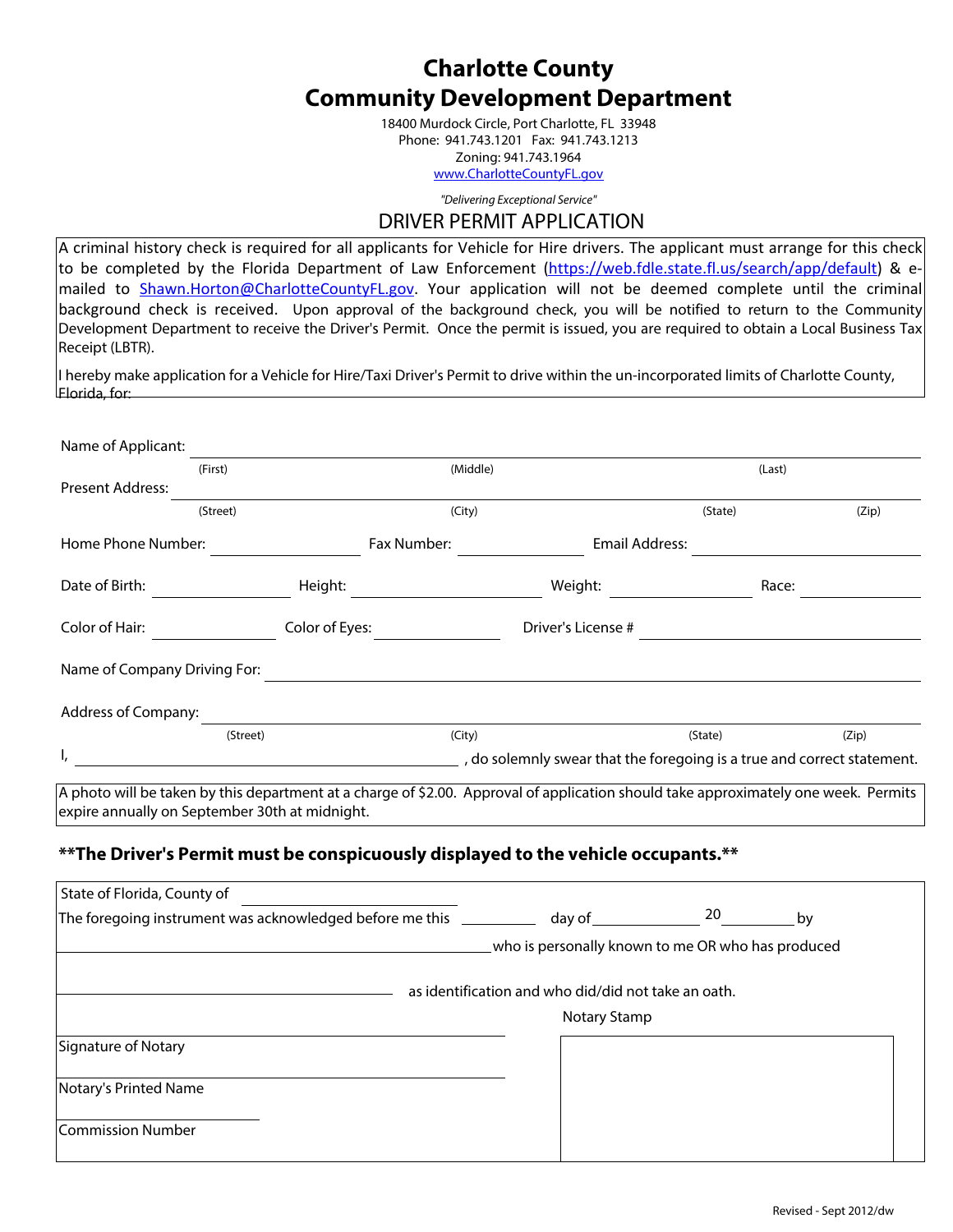# **Community Development Department**

**Licensing & Building Code Compliance**  18400 Murdock Circle, Port Charlotte, FL 33948 Phone: 941.743.1201 Fax: 941.764.4907 www.CharlotteCountyFL.gov *"To exceed expectations in the delivery of public services"*

## Vehicle For Hire/Taxi - Driver's Permit

### Rules and Procedures

The applicant will receive the Driver's Permit application from the Charlotte County Community Development Department and will be informed of the following procedures for the application process:

1. Submit a complete and notarized Driver's Permit application to the Charlotte County Community Development Department along with a copy of a current driver's license and the \$30.00 application fee (made payable to the Charlotte County Board of County Commissioners).

2. A two inch by two inch passport type photo will be required and can be obtained at the Charlotte County Community Development Department for a fee of \$2.00.

3. Prior to issuance of any driver permit, a copy of the application shall be forwarded to the Florida Department of Law Enforcement (FDLE) in order to give that agency an opportunity to review the application together with a written request for information regarding the existence of any criminal history for all persons listed on the application. The web site to apply online is: https://web.fdle.state.fl.us/search/app/default. The applicant and each other person making an information request of the FDLE shall give written directions to the FDLE to deliver any applicable information to the County Administrator or his/her designee along with the fingerprints and photograph to be attached to and form a part of the application. The results of this shall be e-mailed directly from FDLE to Erin.Mullen-Travis@CharlotteCountyFL.gov. If the results of the investigation reveal any one (1) or more of the following, the applicant shall be denied a permit:

(a) Conviction in the past five (5) years of any felony;

(b) Conviction within the past three (3) years of any crime involving the sale or possession of controlled substances as defined by section 893.03, Florida Statutes, or the RICO Act, Chapter 895, Florida Statutes;

(c) Conviction in the past three (3) years of driving a motor vehicle while under the influence of drugs, alcohol, or with an unlawful blood alcohol level;

(d) A finding of guilt or a plea of guilty or a plea of nolo contendere to a felony, misdemeanor or ordinance, any of which involve moral turpitude, or to any of the offenses listed in subsections  $(1)$ ,  $(2)$ , or  $(3)$  of this section, within the past three (3) years, or five (5) years if a felony. Moral turpitude shall be as defined in statutes, case law, or ordinance. This subsection applies notwithstanding suspension of sentence or withholding of adjudication or sentencing;

(e) Requirement to register as a sexual offender/sexual predator, career offender or convicted felon pursuant to Section 775.13, 775.21, 775.261, 943.0435, or 944.607 Florida Statutes;

(f) Submission of false or materially misleading statements on such application;

(g) On parole at the time of application.

4. The applicant will be notified by phone of acceptance and will be informed to return to the Charlotte County Community Development Department to receive the Driver's Permit. In the case of an application denial, the applicant will be notified in writing stating the cause of denial.

5. The Driver's Permit must be conspicuously displayed to the vehicle occupants.

6. Driver's Permits expire on September 30th of each year. Renewal notices will be mailed to the permit holder in August.

### Rules Applying to Revocation or Suspension of Vehicle or Driver Permits

### Under Ordinance 97-38

In the event that the County Administrator seeks to revoke a vehicle permit under the provisions of Article II, Section 6(a) of Ordinance 97-38, to revoke a driver's permit under the provisions of Article III, Section 7 of Ordinance 97-38, or to place a driver's permit in abeyance pursuant to Article III Section 3(b) of Ordinance 97-38, the County Administrator shall first seek and review the advice and counsel of the Office of the County Attorney prior to any final decision.